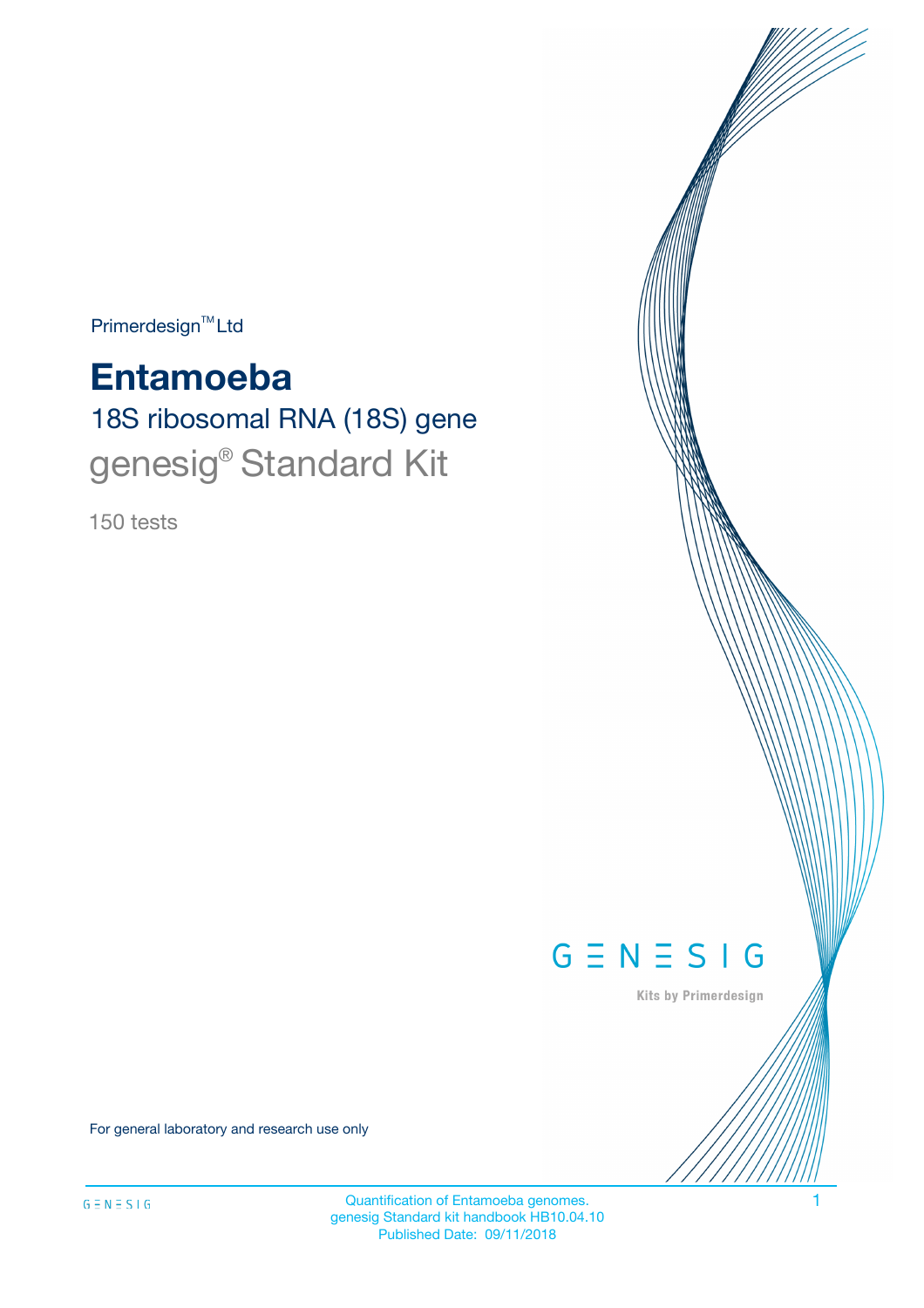### Introduction to Entamoeba

Entamoeba is a genus of parasitic protozoan of the Archamoeba class. Species within this genus are small, single celled organisms with an anterior bulge representing a lobose pseudopod. Most species can be found in the intestines of the animals that they infect, except for E. gingivalis which lives in the mouth, and are commensal. However, E. histolytica is known to cause amoebiasis.

Entamoeba cysts are inhaled or ingested in contaminated food sources and enters the host through the digestive tract after surviving the hostile environment of the stomach. Cysts of different species vary in the number of nuclei they contain and as such, the number of trophozoite forms they produce after excystation in the small intestines. These trophozites, 10 -20 m in diameter, multiply by binary fission and colonise the large intestine causing major calcium ion influx to the cells here resulting in cell death and ulcer formation. Trophozoites subsequently form new cysts which are excreted and remain viable in the environment for up to several months.

Infection with E. histolytica generally causes mild symptoms such as abdominal pain and diarrhoea but more severe infections can lead to amoebosis, a condition encompassing amoebic dysentery characterized by severe abdominal pain, fever and blood in the feaces and less commonly amoebic liver abscesses.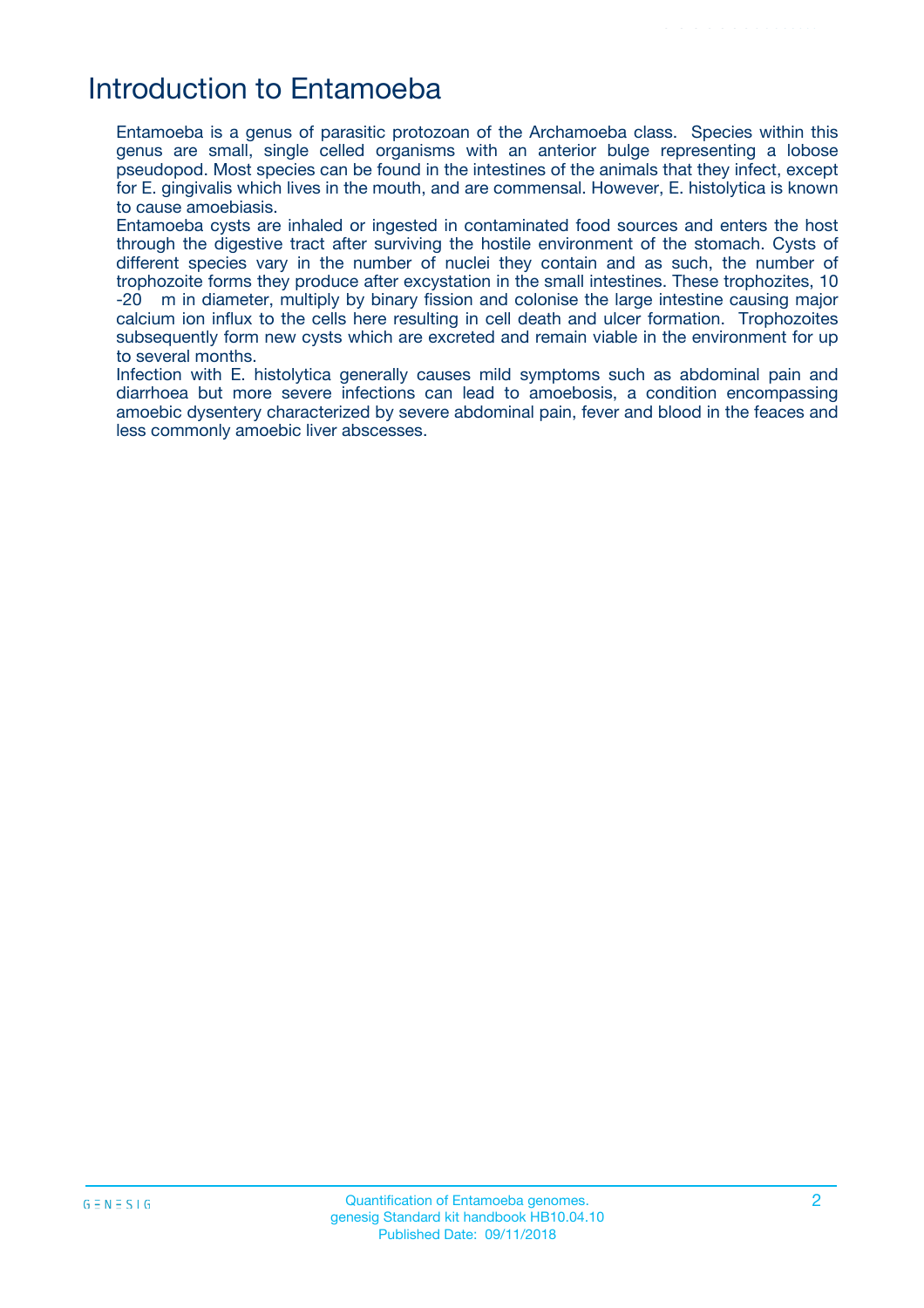

The Primerdesign genesig Kit for Entamoeba (Entamoeba\_spp) genomes is designed for the in vitro quantification of Entamoeba\_spp genomes. The kit is designed to have a broad detection profile. Specifically, the primers represent 100% homology with over 95% of the NCBI database reference sequences available at the time of design.

The dynamics of genetic variation means that new sequence information may become available after the initial design. Primerdesign periodically reviews the detection profiles of our kits and when required releases new versions.

Our kit for Entamoeba\_spp has been designed for the specific and exclusive in vitro quantification of this genus . The 18S ribosomal gene, is the ideal target to achieve a broad based detection profile for all species within this genus. The primers and probe sequences in this kit have 100% homology with over 95% of reference sequences contained in the NCBI database. Other closely related species are not detected.

If you require further information, or have a specific question about the detection profile of this kit then please send an e.mail to enquiry@primerdesign.co.uk and our bioinformatics team will answer your question.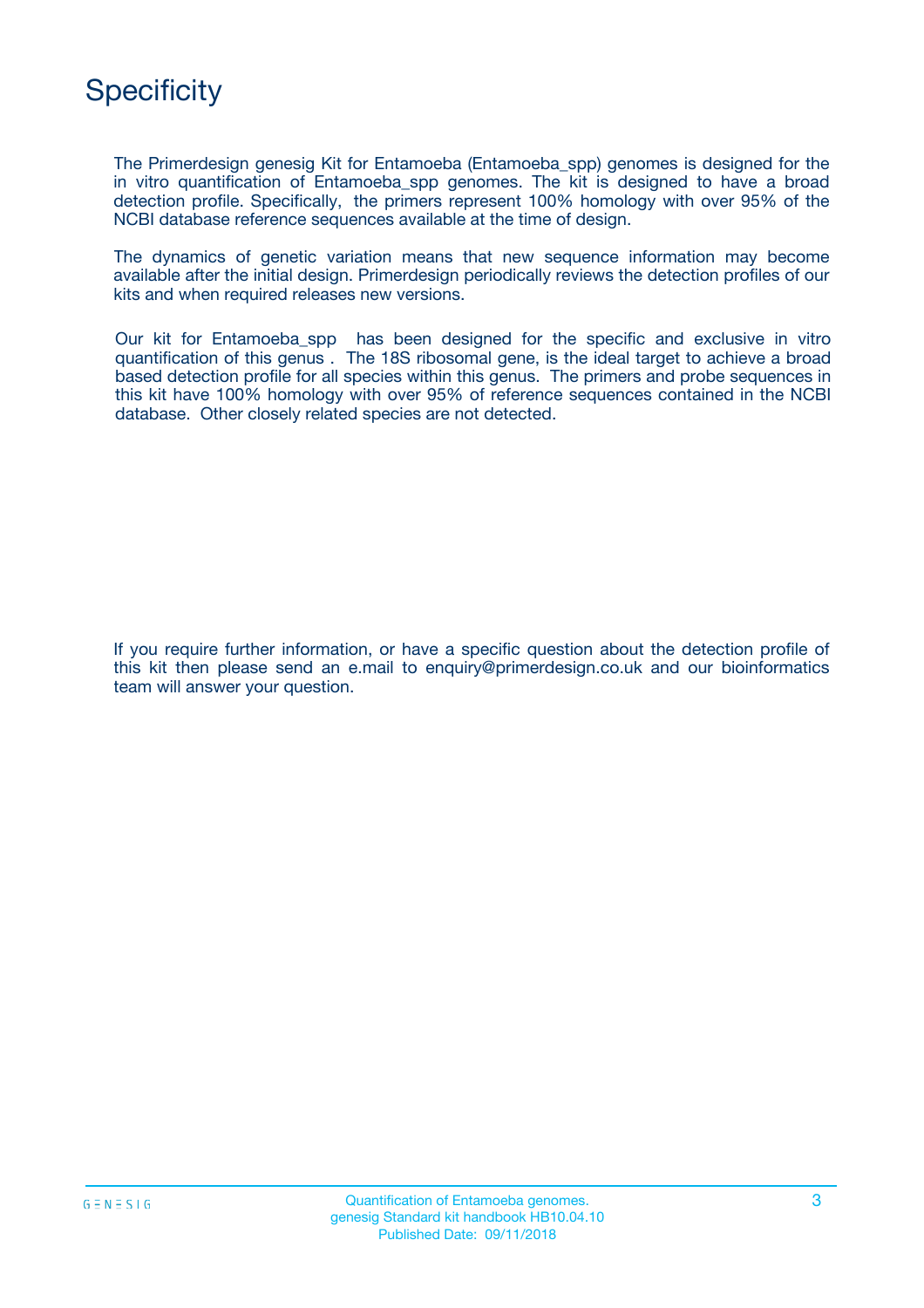# Kit contents

- **Entamoeba\_spp specific primer/probe mix (150 reactions BROWN)** FAM labelled
- **Entamoeba\_spp positive control template (for Standard curve RED)**
- **RNase/DNase free water (WHITE)** for resuspension of primer/probe mixes
- **Template preparation buffer (YELLOW)** for resuspension of positive control template and standard curve preparation

# Reagents and equipment to be supplied by the user

### **Real-time PCR Instrument**

#### **Extraction kit**

This kit is recommended for use with genesig Easy DNA/RNA extraction kit. However, it is designed to work well with all processes that yield high quality RNA and DNA with minimal PCR inhibitors.

#### **oasig**TM **lyophilised or Precision**®**PLUS 2X qPCR Master Mix**

This kit is intended for use with oasig or PrecisionPLUS2X qPCR Master Mix.

**Pipettors and Tips**

**Vortex and centrifuge**

**Thin walled 1.5 ml PCR reaction tubes**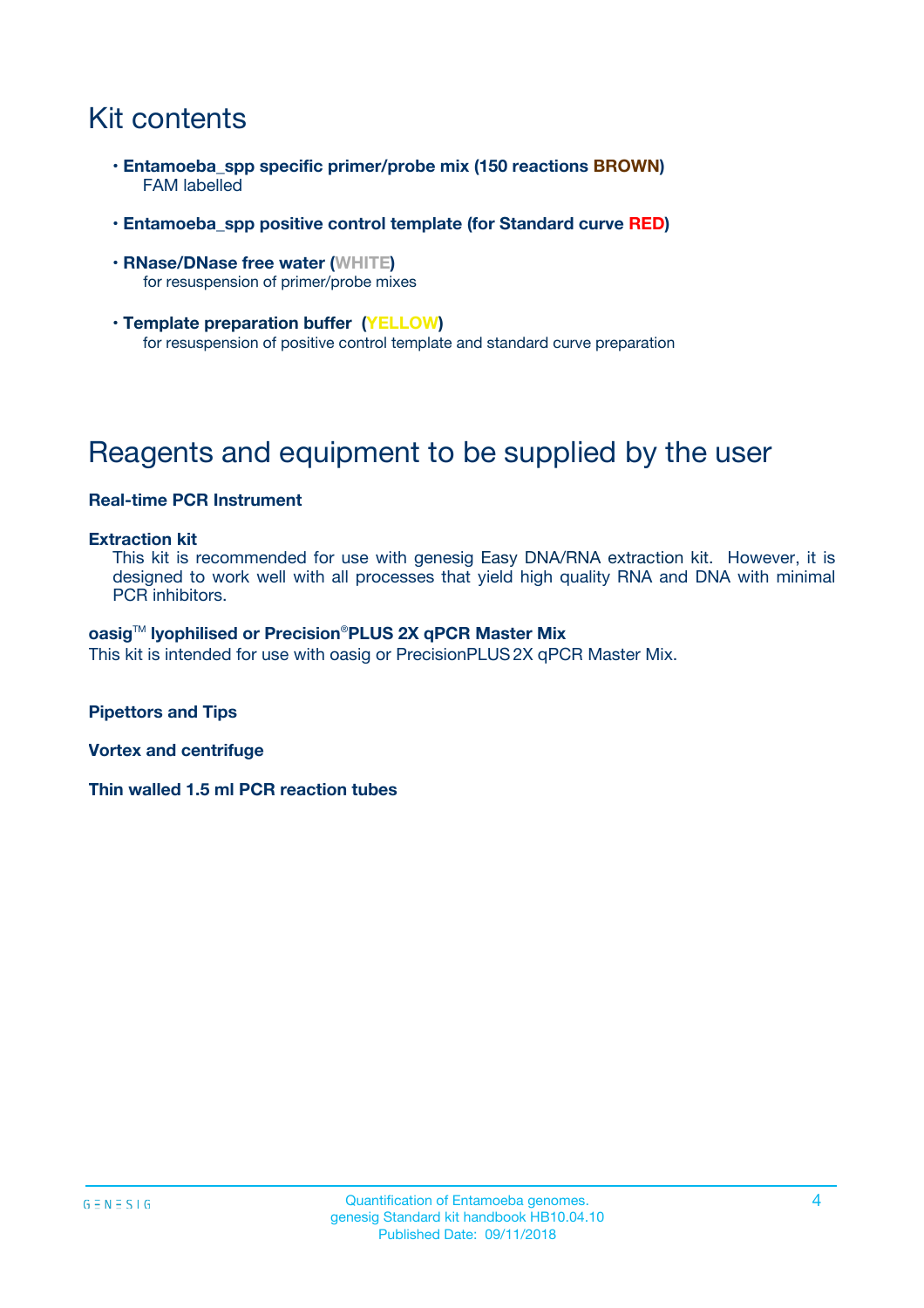### Kit storage and stability

This kit is stable at room temperature but should be stored at -20ºC on arrival. Once the lyophilised components have been resuspended they should not be exposed to temperatures above -20°C for longer than 30 minutes at a time and unnecessary repeated freeze/thawing should be avoided. The kit is stable for six months from the date of resuspension under these circumstances.

If a standard curve dilution series is prepared this can be stored frozen for an extended period. If you see any degradation in this serial dilution a fresh standard curve can be prepared from the positive control.

Primerdesign does not recommend using the kit after the expiry date stated on the pack.

### Suitable sample material

All kinds of sample material suited for PCR amplification can be used. Please ensure the samples are suitable in terms of purity, concentration, and DNA integrity. Always run at least one negative control with the samples. To prepare a negative-control, replace the template DNA sample with RNase/DNase free water.

### Dynamic range of test

Under optimal PCR conditions genesig Entamoeba\_spp detection kits have very high priming efficiencies of >95% and can detect less than 100 copies of target template.

### Notices and disclaimers

This product is developed, designed and sold for research purposes only. It is not intended for human diagnostic or drug purposes or to be administered to humans unless clearly expressed for that purpose by the Food and Drug Administration in the USA or the appropriate regulatory authorities in the country of use. During the warranty period Primerdesign genesig detection kits allow precise and reproducible data recovery combined with excellent sensitivity. For data obtained by violation to the general GLP guidelines and the manufacturer's recommendations the right to claim under guarantee is expired. PCR is a proprietary technology covered by several US and foreign patents. These patents are owned by Roche Molecular Systems Inc. and have been sub-licensed by PE Corporation in certain fields. Depending on your specific application you may need a license from Roche or PE to practice PCR. Additional information on purchasing licenses to practice the PCR process may be obtained by contacting the Director of Licensing at Roche Molecular Systems, 1145 Atlantic Avenue, Alameda, CA 94501 or Applied Biosystems business group of the Applera Corporation, 850 Lincoln Centre Drive, Foster City, CA 94404. In addition, the 5' nuclease assay and other homogeneous amplification methods used in connection with the PCR process may be covered by U.S. Patents 5,210,015 and 5,487,972, owned by Roche Molecular Systems, Inc, and by U.S. Patent 5,538,848, owned by The Perkin-Elmer Corporation.

### Trademarks

Primerdesign™ is a trademark of Primerdesign Ltd.

genesig $^\circledR$  is a registered trademark of Primerdesign Ltd.

The PCR process is covered by US Patents 4,683,195, and 4,683,202 and foreign equivalents owned by Hoffmann-La Roche AG. BI, ABI PRISM® GeneAmp® and MicroAmp® are registered trademarks of the Applera Genomics (Applied Biosystems Corporation). BIOMEK® is a registered trademark of Beckman Instruments, Inc.; iCycler™ is a registered trademark of Bio-Rad Laboratories, Rotor-Gene is a trademark of Corbett Research. LightCycler™ is a registered trademark of the Idaho Technology Inc. GeneAmp®, TaqMan® and AmpliTaqGold® are registered trademarks of Roche Molecular Systems, Inc., The purchase of the Primerdesign reagents cannot be construed as an authorization or implicit license to practice PCR under any patents held by Hoffmann-LaRoche Inc.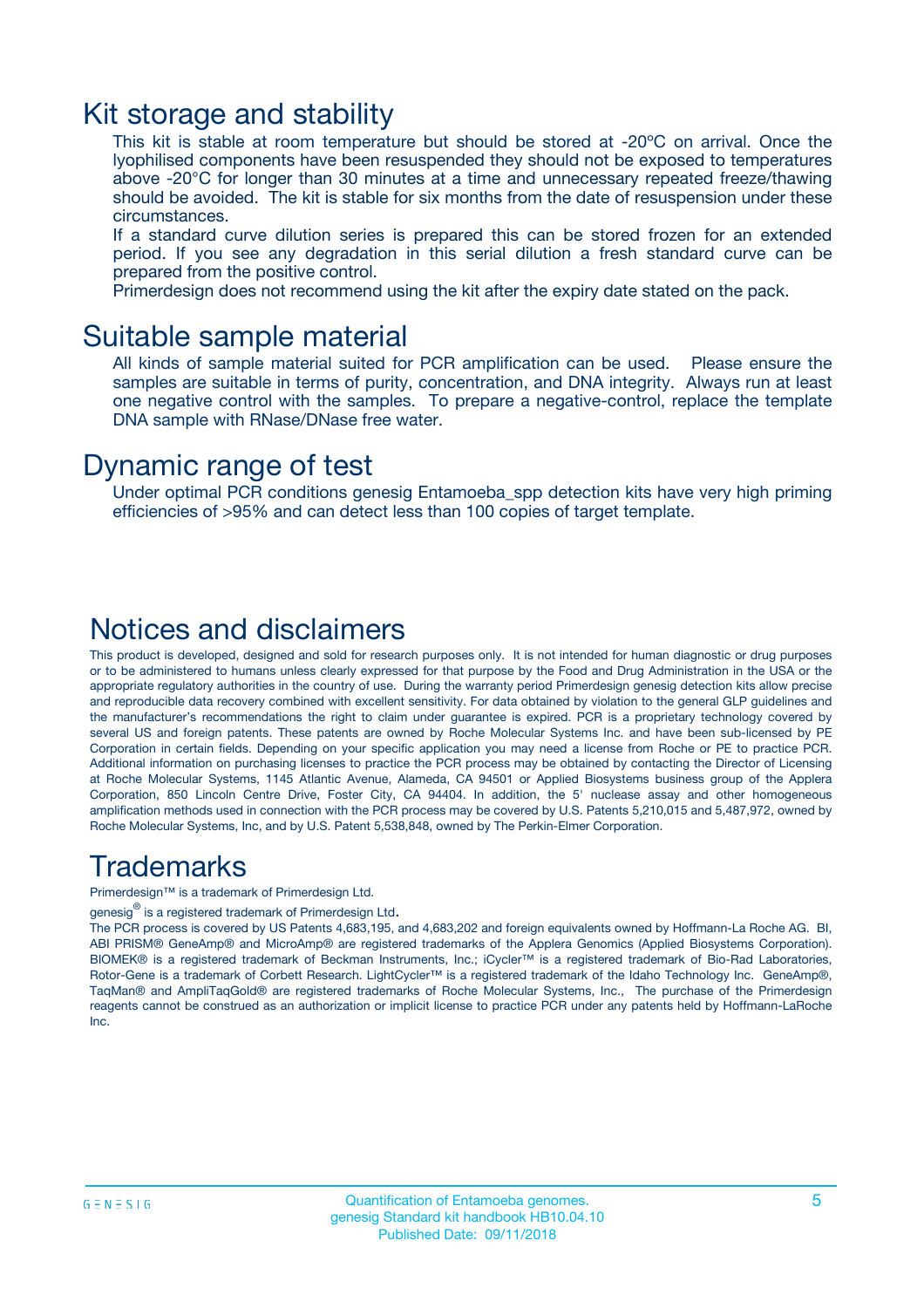# Principles of the test

#### **Real-time PCR**

A Entamoeba spp specific primer and probe mix is provided and this can be detected through the FAM channel.

The primer and probe mix provided exploits the so-called TaqMan® principle. During PCR amplification, forward and reverse primers hybridize to the Entamoeba\_spp DNA. A fluorogenic probe is included in the same reaction mixture which consists of a DNA probe labeled with a 5`-dye and a 3`-quencher. During PCR amplification, the probe is cleaved and the reporter dye and quencher are separated. The resulting increase in fluorescence can be detected on a range of qPCR platforms.

#### **Positive control**

For copy number determination and as a positive control for the PCR set up, the kit contains a positive control template. This can be used to generate a standard curve of Entamoeba\_spp copy number / Cq value. Alternatively the positive control can be used at a single dilution where full quantitative analysis of the samples is not required. Each time the kit is used, at least one positive control reaction must be included in the run. A positive result indicates that the primers and probes for detecting the target Entamoeba\_spp gene worked properly in that particular experimental scenario. If a negative result is obtained the test results are invalid and must be repeated. Care should be taken to ensure that the positive control does not contaminate any other kit component which would lead to false-positive results. This can be achieved by handling this component in a Post PCR environment. Care should also be taken to avoid cross-contamination of other samples when adding the positive control to the run. This can be avoided by sealing all other samples and negative controls before pipetting the positive control into the positive control well.

#### **Negative control**

To validate any positive findings a negative control reaction should be included every time the kit is used. For this reaction the RNase/DNase free water should be used instead of template. A negative result indicates that the reagents have not become contaminated while setting up the run.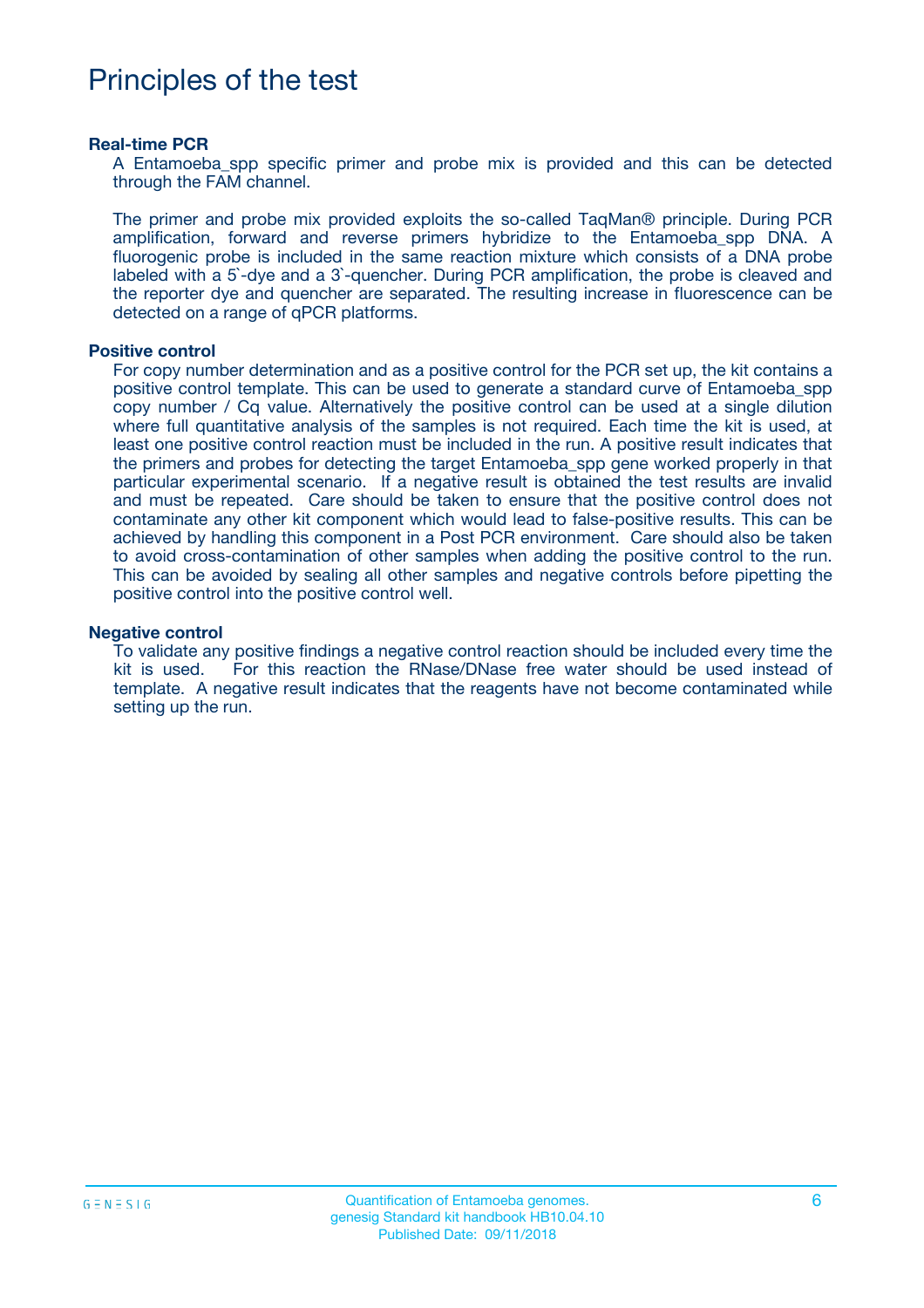## Resuspension protocol

To minimize the risk of contamination with foreign DNA, we recommend that all pipetting be performed in a PCR clean environment. Ideally this would be a designated PCR lab or PCR cabinet. Filter tips are recommended for all pipetting steps.

#### **1. Pulse-spin each tube in a centrifuge before opening.**

This will ensure lyophilised primer and probe mix is in the base of the tube and is not spilt upon opening the tube.

**2. Resuspend the kit components in the RNase/DNase free water supplied, according to the table below.**

To ensure complete resuspension, vortex each tube thoroughly.

| Component - resuspend in water         | Volume |
|----------------------------------------|--------|
| <b>Pre-PCR pack</b>                    |        |
| Entamoeba_spp primer/probe mix (BROWN) | 165 ul |

#### **3. Resuspend the positive control template in the template preparation buffer supplied, according to the table below:**

To ensure complete resuspension, vortex the tube thoroughly.

| Component - resuspend in template preparation buffer | Volume      |
|------------------------------------------------------|-------------|
| <b>Post-PCR heat-sealed foil</b>                     |             |
| Entamoeba_spp Positive Control Template (RED) *      | $500$ $\mu$ |

\* This component contains high copy number template and is a VERY significant contamination risk. It must be opened and handled in a separate laboratory environment, away from the other components.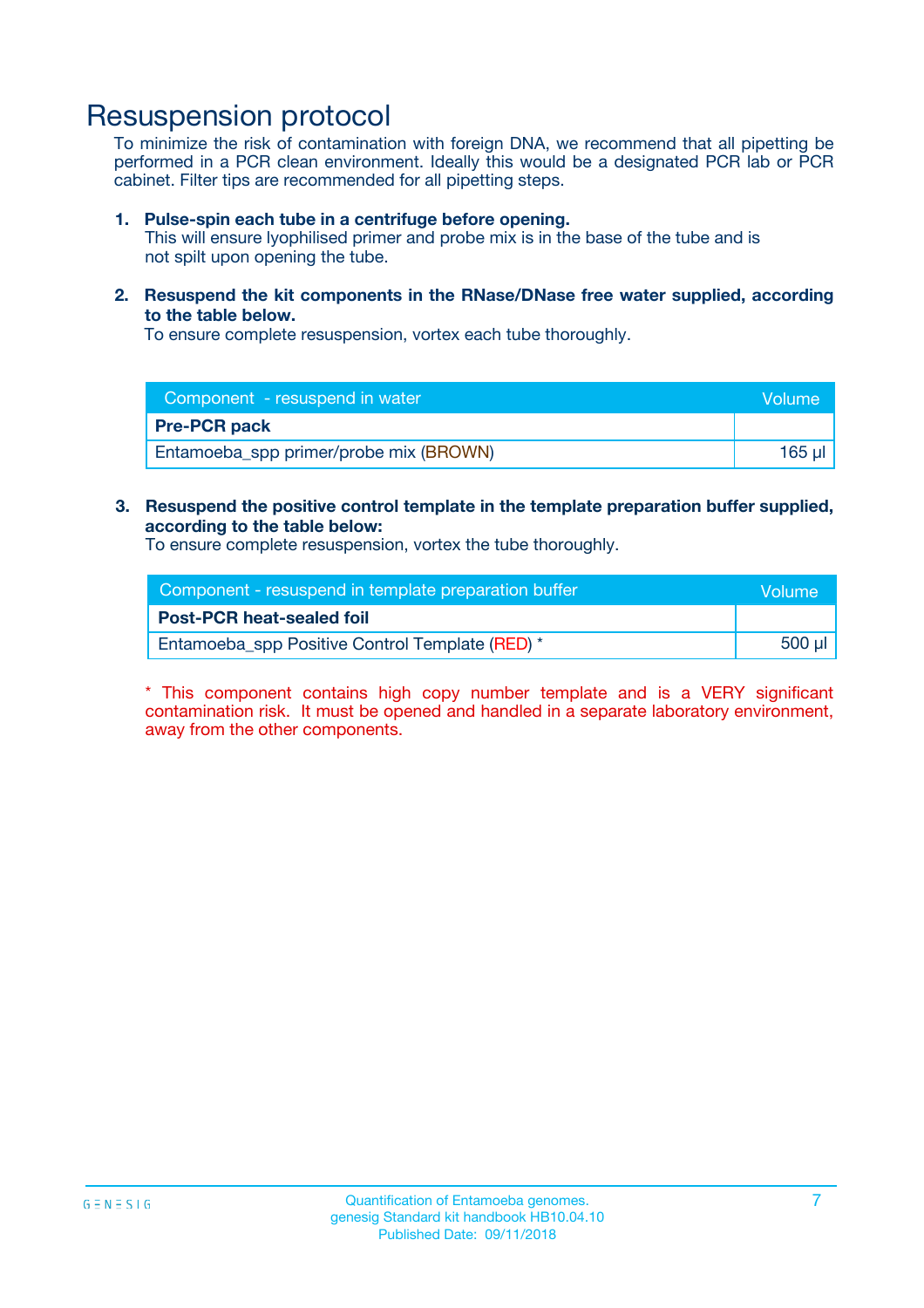# qPCR detection protocol

**1. For each DNA sample prepare a reaction mix according to the table below:** Include sufficient reactions for positive and negative controls.

| Component                                 | Volume   |
|-------------------------------------------|----------|
| oasig or PrecisionPLUS 2X qPCR Master Mix | 10 $\mu$ |
| Entamoeba_spp primer/probe mix (BROWN)    | 1 $\mu$  |
| <b>RNase/DNase free water (WHITE)</b>     | $4 \mu$  |
| <b>Final Volume</b>                       | $15 \mu$ |

- **2. Pipette 15µl of this mix into each well according to your qPCR experimental plate set up.**
- **3. Prepare DNA templates for each of your samples.**
- **4. Pipette 5µl of DNA template into each well, according to your experimental plate set up.**

For negative control wells use 5µl of RNase/DNase free water. The final volume in each well is 20µl.

**5. If a standard curve is included for quantitative analysis, prepare a reaction mix according to the table below:**

| Component                                 | Volume     |
|-------------------------------------------|------------|
| oasig or PrecisionPLUS 2X qPCR Master Mix | 10 µl      |
| Entamoeba_spp primer/probe mix (BROWN)    | 1 µI       |
| <b>RNase/DNase free water (WHITE)</b>     | $4 \mu$    |
| <b>Final Volume</b>                       | $15$ $\mu$ |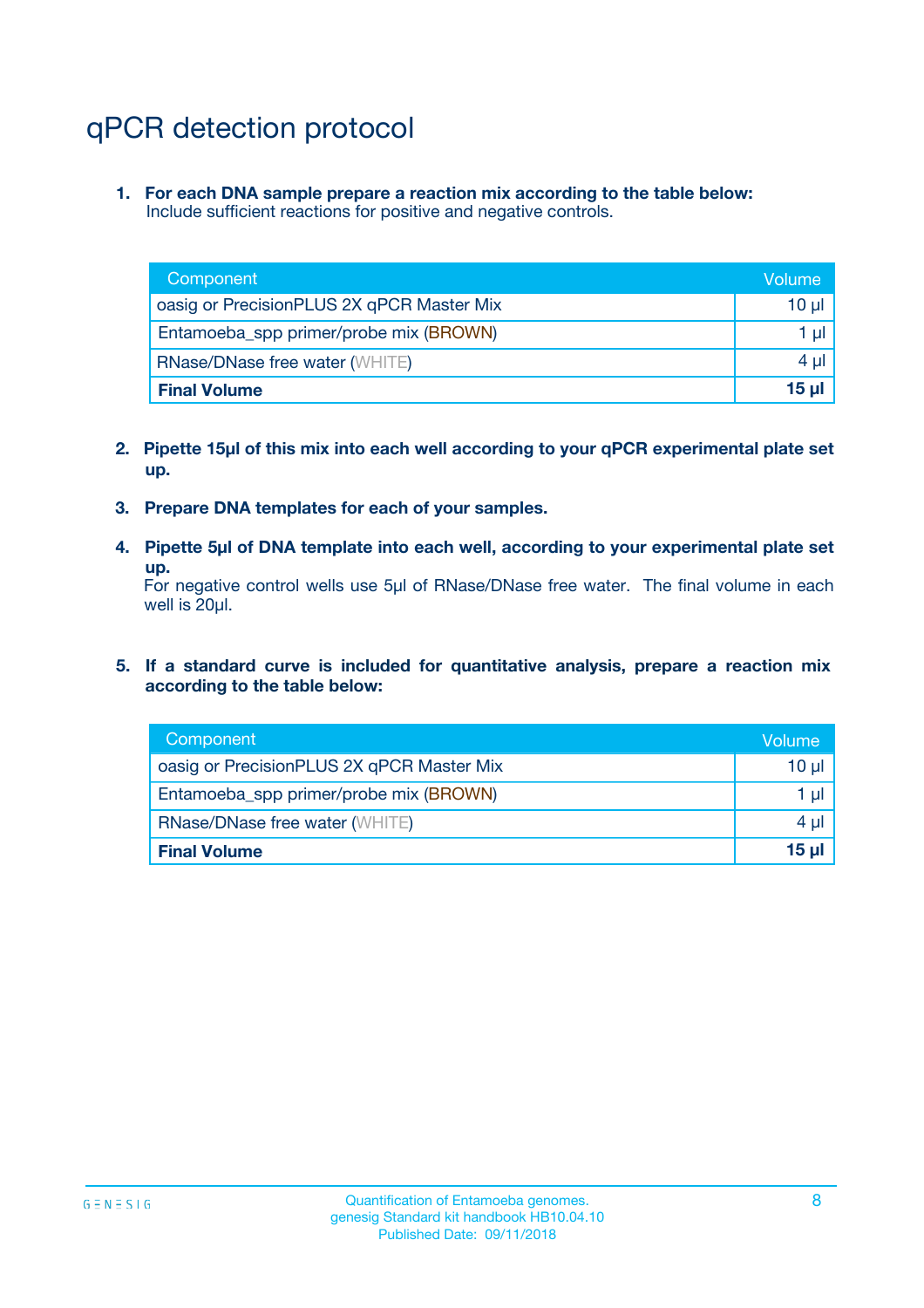### **6. Preparation of a standard curve dilution series.**

- 1) Pipette 90µl of template preparation buffer into 5 tubes and label 2-6
- 2) Pipette 10µl of Positive Control Template (RED) into tube 2
- 3) Vortex thoroughly
- 4) Change pipette tip and pipette 10µl from tube 2 into tube 3
- 5) Vortex thoroughly

Repeat steps 4 and 5 to complete the dilution series

| <b>Standard Curve</b>         | <b>Copy Number</b>     |
|-------------------------------|------------------------|
| Tube 1 Positive control (RED) | $2 \times 10^5$ per µl |
| Tube 2                        | $2 \times 10^4$ per µl |
| Tube 3                        | $2 \times 10^3$ per µl |
| Tube 4                        | $2 \times 10^2$ per µl |
| Tube 5                        | 20 per µl              |
| Tube 6                        | 2 per ul               |

7. Pipette 5µl of standard template into each well for the standard curve according to your experimental plate set up.

The final volume in each well is 20µl.

# qPCR amplification protocol

Amplification conditions using oasig or PrecisionPLUS2X qPCR Master Mix.

|             | <b>Step</b>       | <b>Time</b>     | Temp    |
|-------------|-------------------|-----------------|---------|
|             | Enzyme activation | 2 min           | 95 °C   |
| Cycling x50 | Denaturation      | 10 <sub>s</sub> | 95 $°C$ |
|             | DATA COLLECTION * | 60 s            | 60 °C   |

\* Fluorogenic data should be collected during this step through the FAM channel